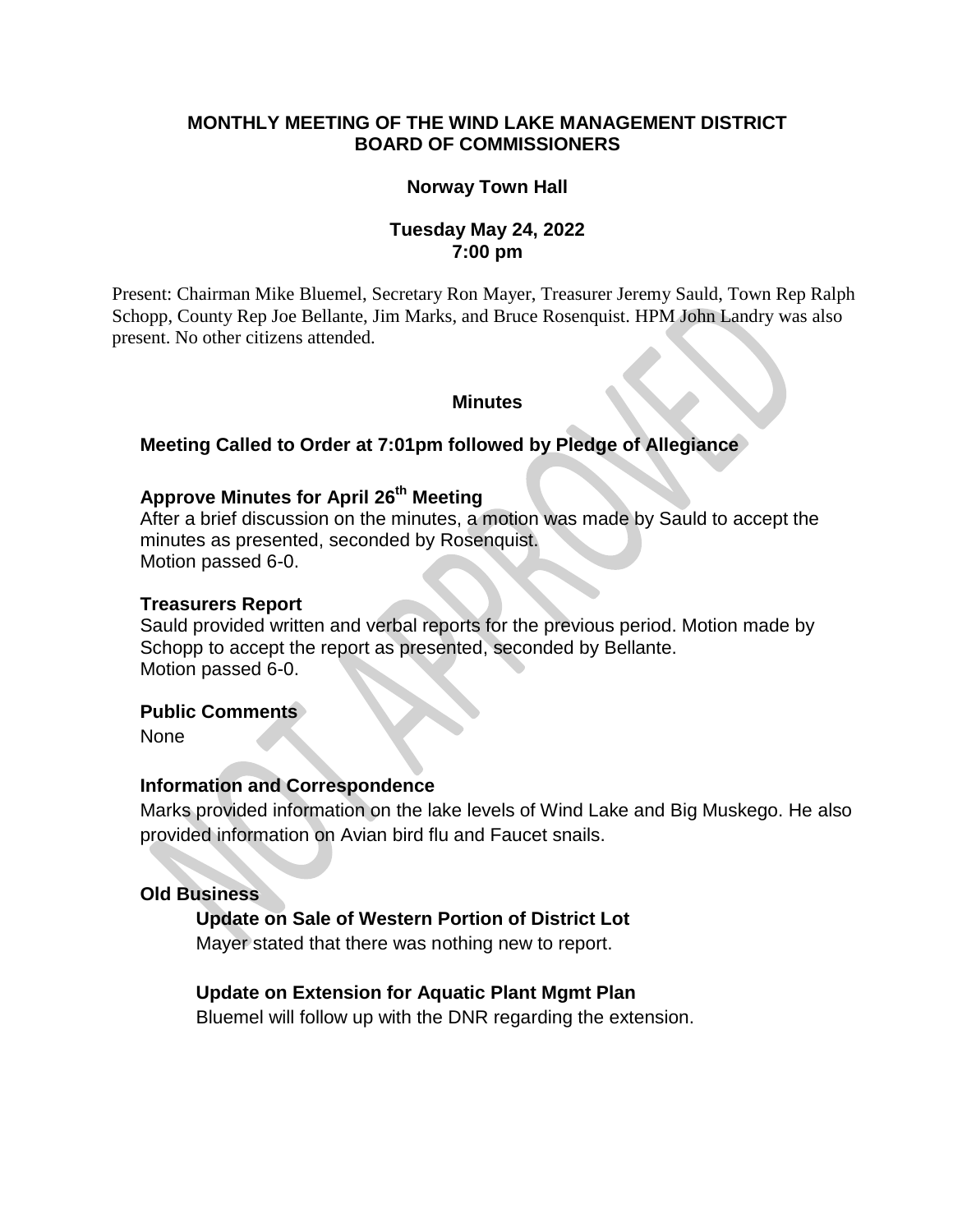#### **Update on Buoy Locations**

Marks stated that he spoke to the lake police officer and he stated that they used the GPS to locate the buoys but the buoys still don't look correct. Marks will try to get GPS coordinates of current locations and compare them to where they should be located. Any citizen concerns regarding buoy locations should be directed to the Town Police Department.

## **Update on NSD Lift Station #5 Project**

Mayer provided update on NSD meeting and follow up onsite meeting. Mayer had also contacted WDNR in an attempt to open a discussion between NSD and WDNR on possibly locating the lift station on the public launch property. The WDNR declined to have a meeting with the NSD. Discussion followed and consensus was that Schopp will contact State representatives to assist with the public launch site. Bluemel will contact an attorney for feasibility and potential costs of a legal review of proposed lift station on the District land.

# **Discussion and Possible Action on Goose Round Up**

Mayer reported that the costs for round up from the USDA increased to \$3500 without food pantry testing and that if there is Avian Bird Flu within 6 miles, the USDA may decline to collect geese. There was discussion on round up requirements including permission slips, boats to corral the geese and personnel to assist. Motion made by Sauld to contract with USDA, second by Bellante. Motion passed 6-0. Mayer will reply to USDA email and Bluemel will complete application form.

### **New Business**

## **Discussion and Possible Action on Two New Operators**

HPM Landry interviewed three candidates for two positions and recommended Steve Kerns and Pat Fitzgerald. He provided a brief background on each and recommended a starting wage of \$16. Motion made by Schopp to request On-Site to hire both for the 2022 season, seconded by Bellante. Motion passed 6-0. Sauld will contact On-Site to have them added.

### **Discussion and Possible Action on Annual Meeting Date/Location**

After a brief discussion on where and when to hold the Annual Meeting, consensus was to check if Town Hall was available on. September  $8<sup>th</sup>$  at 7pm, with September  $13<sup>th</sup>$  as a backup date. Schopp will check on availability.